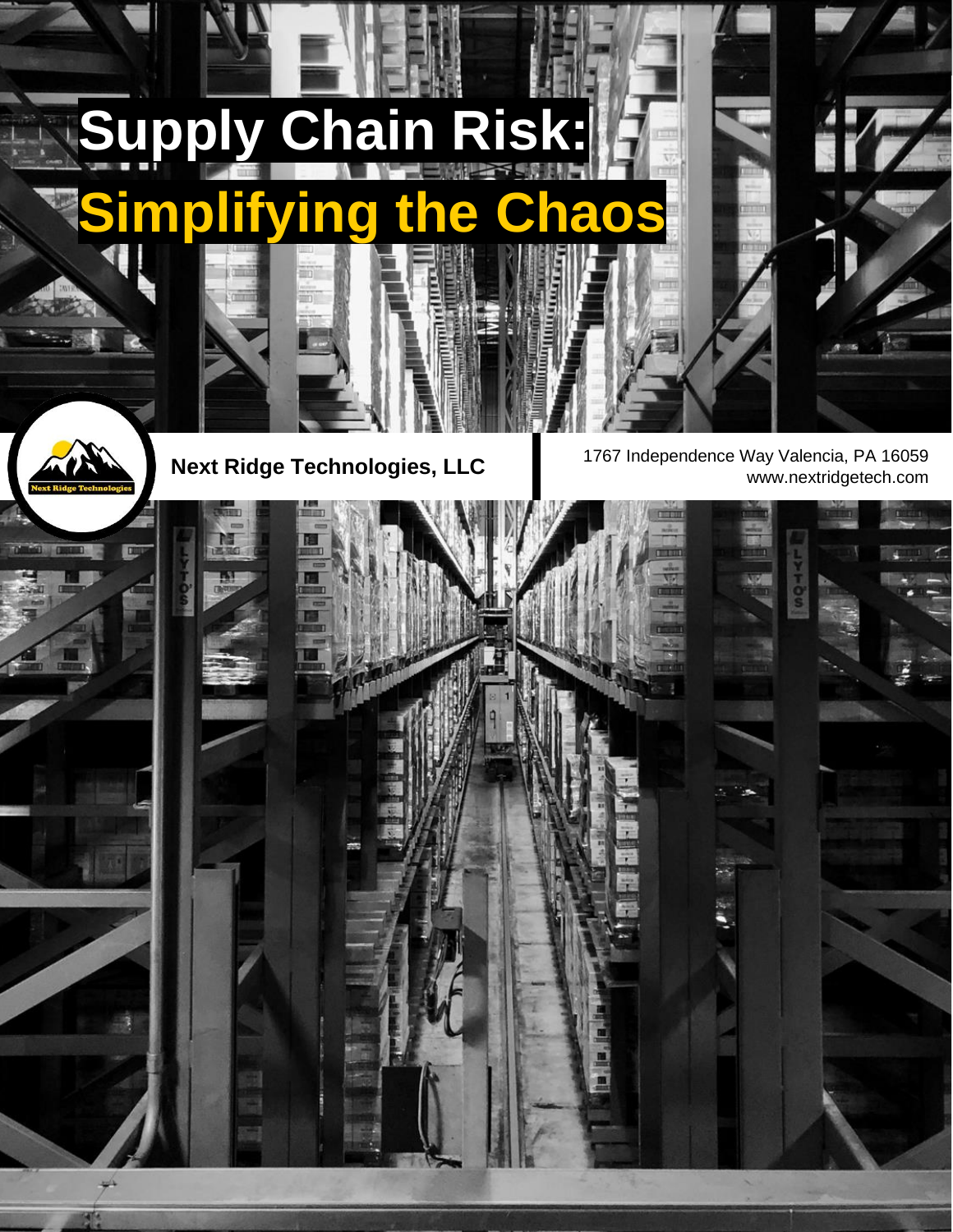## **The Problem**

Does your organization effectively make optimal decisions about your supply chain? Are you proactively identifying and addressing risks before they become major issues? Are you collecting the right data and making the most of it? Do you know who your suppliers are? What about your sub-tier suppliers? If you answered "no" to any of these questions, you are not alone. Managing supply chains is a complex activity for any organization – large or small. When issues arise, they often expose hidden risks or even those that we knew were lurking all along. These risks can include supplier selection, procurement, improper allocation of resources, poor inventory planning, and lack of visibility across the supply chain. By taking a more proactive approach to supply chain risk management, the occurrence and severity of risks can be mitigated before they cause devastating consequences for years to come.

## **The Solution**

Next Ridge Technologies has a developed a three-step process to identify risks and deploy customer solutions that fit your organization's needs.

The first step is to conduct a situational assessment of your supply chain. During the assessment phase, we will conduct a risk assessment of your supply chain and work with you to map your supply chain. Next, from the initial assessment we will identify and prioritize risks within your supply chain and work with you on the areas of greatest need as well as discuss some potential paths to mitigate these risks. Once a path forward has been determined, we will work with you to solve the risks that were identified by developing processes and solutions with you and your team. Our work does not stop there. We will support you through the deployment process and assist with process documentation, change management, and implementing the solutions that were



developed. Across all three phases, we can train personnel and integrate processes and procedures within your existing business systems to ensure that supply chain risk management is sustained and becomes a way of life.